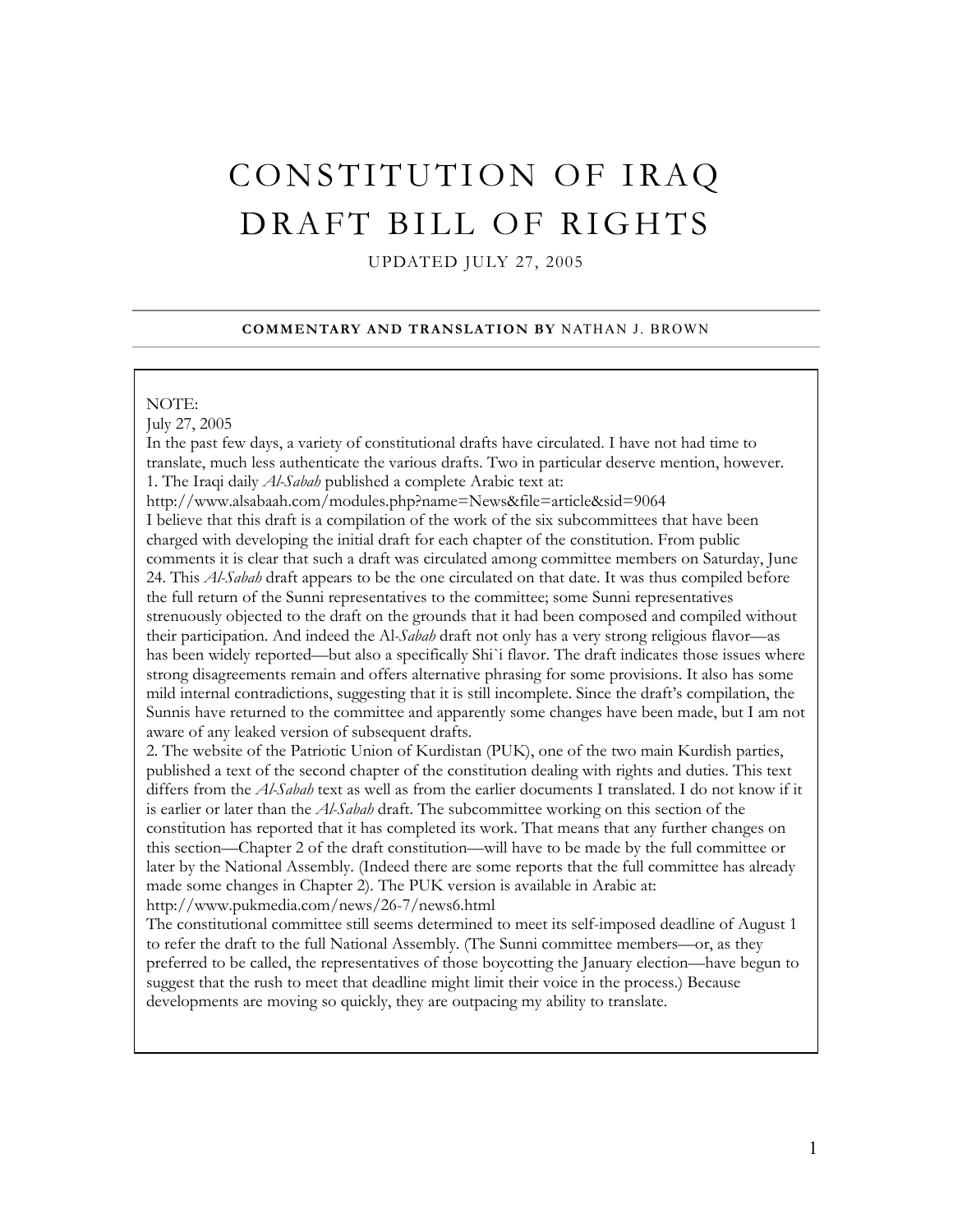The Iraqi Constitutional Drafting Commission has formed six subcommittees to draft the various sections of the text. One of those subcommittees is devoted to the second chapter of the constitution, focusing on rights, freedoms, and duties.

Earlier, on June 30, 2005, the Iraqi newspaper *al-Mada* published what it claimed was the subcommittee's draft. I posted translation and commentary of that draft on this site on July 6.

More recently, an apparently newer draft has been circulating. An article in the *New York Times* (http://www.nytimes.com/2005/07/20/international/middleeast/20women.html) on July 20 was based on that draft**. I am providing a translation and commentary on that draft**. I have appended the translation of the earlier *al-Mada* draft at the end of this document.

Those interested in a general analysis of the constitutional drafting process can find it at: http://carnegieendowment.org/files/PO19Brown.pdf

This current draft—like the earlier one—is still very much a work in progress. There are some editorial errors in the text (such as a spliced sentence and an incorrect date) and some repetition. Public comments by Commission members indicate that the process of technical review has not yet begun. Therefore this document should be regarded as an indication of the subcommittee's inclinations, but significant changes are still possible.

The various subcommittees will each complete a section of the draft; an additional subcommittee is working to coordinate among the groups. Thus, this draft bill of rights is not only rough but also preliminary: it has not yet been formally approved by the Commission.

#### General observations on the draft

- Numerous Iraqis connected with the drafting process have suggested that the constitution will replicate the basic structures created by the Transitional Administrative Law (or TAL, the interim constitution written before the dissolution of the American-led Coalition Provisional Authority last year). There are some indications (in the provisions on federalism and the parliament) that this will indeed be the case. Yet the draft bill of rights is clearly not based on the TAL (while it does borrow some elements).
- The document makes very extensive welfare commitments. This is not unusual in more recent constitutions, but it is a marked departure from the TAL. In contrast to the earlier draft published in *al-Mada*, however, this draft makes fewer promises and acknowledges the fiscal limitations of the state.
- While the rights provisions are extensive, there are actually significant qualifications. Sometimes these relate to religion, morals, and values. This gives the document a very conservative flavor.
- More often qualifications on rights occur in implementing legislation. European constitutions introduced phrasing that suggested that freedoms be defined by law. The original purpose of such provisions was to ensure that only parliament (as the agent of the entire society) would define the way in which a right would operate. This took the task out of the hands of the monarch and the executive and placed it in the hands of those deputized by the nation. But over time it has become clear that defining a right might also mean limiting it. This could occur anywhere but seems especially likely in countries in which the parliament falls under executive domination. In such cases, rights might almost be defined out of existence. Indeed, this is the pattern in much of the Arab world. The drafting committee in Iraq has indicated that it is writing a more parliamentary document, which might diminish but certainly cannot eliminate the possibility of rights being deprived out of their meaning by implementing legislation. Some countries have attempted to forestall such a possibility by including a constitutional provision that implementing legislation cannot limit the essence of a right. No such provision is included in this draft.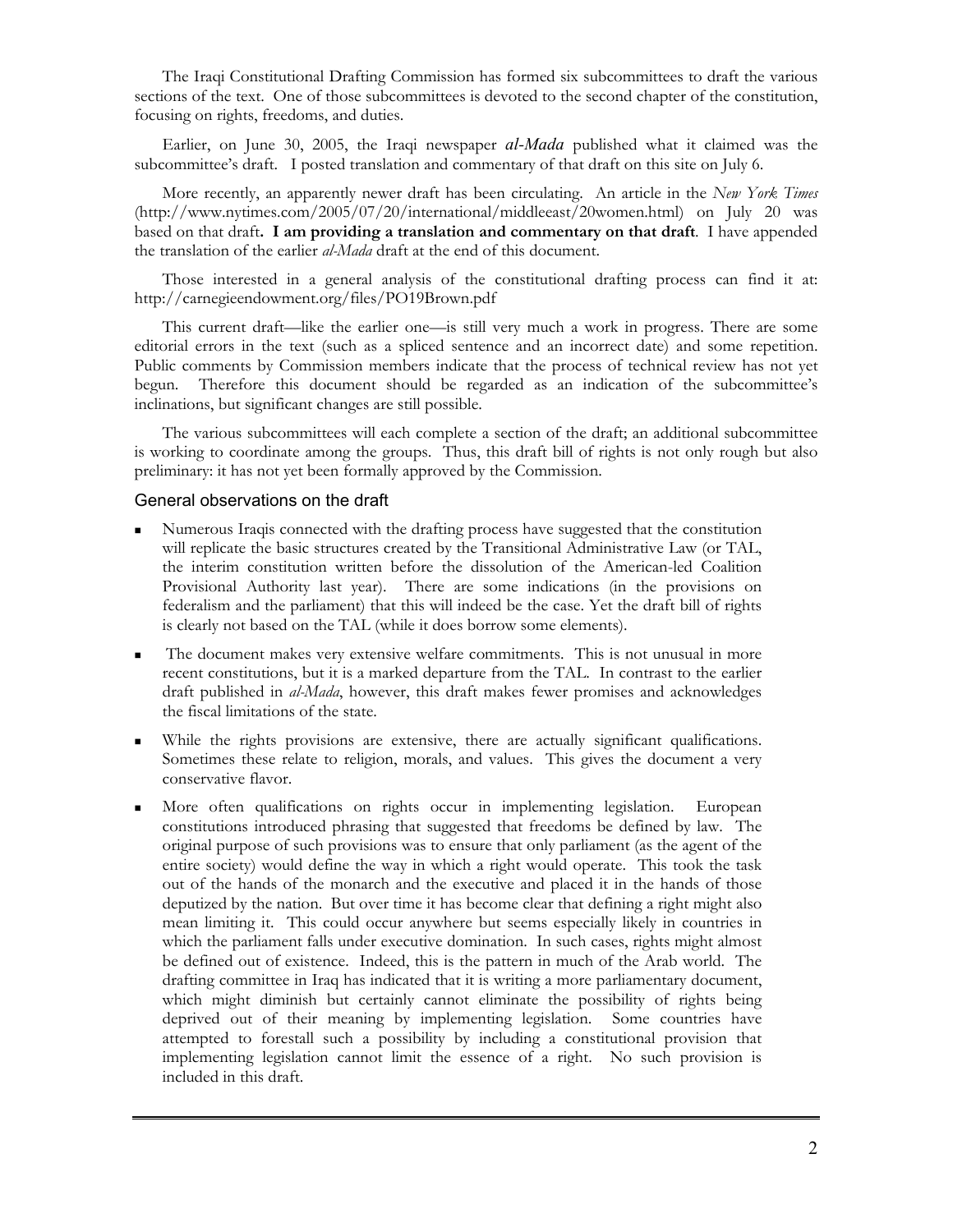# *Chapter Two: Rights, duties, and public and private freedom*

#### **RIGHTS**

1. a. Iraqis are all equal before the law without regard to gender, opinion, belief, nationality, religion, sect, or origin. Discrimination on the bases of gender, nationality, religion sect, origin, or social position is forbidden. They [Iraqis] have the right to personal security, life, and liberty. Nobody may be deprived of his life or liberty except in accordance with law.

# b. Equality of opportunity is guaranteed to all citizens in accordance with law.

- 2. Anyone who bears Iraqi nationality is considered an Iraqi citizen. His citizenship gives him all rights and duties stipulated by the constitution. His citizenship shall be the basis of his relationship with the homeland.
- 3. a. An Iraqi may not be deprived of his nationality nor exiled or deported unless it is proven in a trial that he provided false essential information that resulted in his being granted nationality.

b. It is forbidden to try a person without citizenship; this shall be regulated by law.

#### **[The meaning of the word I have translated as "try" (qada') is obscure in this context.**

4. An Iraqi is allowed to bear more than one citizenship. An Iraqi who was stripped of his citizenship after February 8, 1968 for any reason is considered Iraqi and is entitled to regain [his citizenship].

> **[The reference to February 8, 1968 may be a drafting error. Presumably the drafters mean to offer citizenship back to those stripped of it by the Ba'th party. But the Ba'th came to power in a coup in July 1968, not February 1968. A coup did occur on February 8, 1963 (in which the Ba'th participated though it was edged out of power later that year. The drafters may have conflated the two dates.**

> **The earlier al-Mada draft took pains to exclude Israelis from those who could obtain dual citizenship. That effort is absent from this text. This more focused clause would not apply to most Israelis of Iraqi origin, since the vast majority would have lost citizenship rights considerably before 1968 (though some did emigrate in aftermath of espionage trials in 1969.**

> **The main purpose of this article is to treat those who lost citizenship in the 1970s—chiefly Shi'a but also some Kurds.]**

5. The children of an Iraqi woman enjoy citizenship in accordance with law.

**[This article is hardly airtight in its wording, but it does offer women the right to pass citizenship on to their children, a significant victory for women's rights advocates. In most Arab states citizenship is regulated by law more than by constitutional text. This article offers a right to women but still leaves the details to legislation.]**

- 6. It is forbidden to grant Iraqi citizenship for the purposes of purposes of population settlement disturbing to the demographic structure of Iraq.
- 7. Non-Iraqi women married to Iraqi [men] are granted Iraqi citizenship five years after marriage.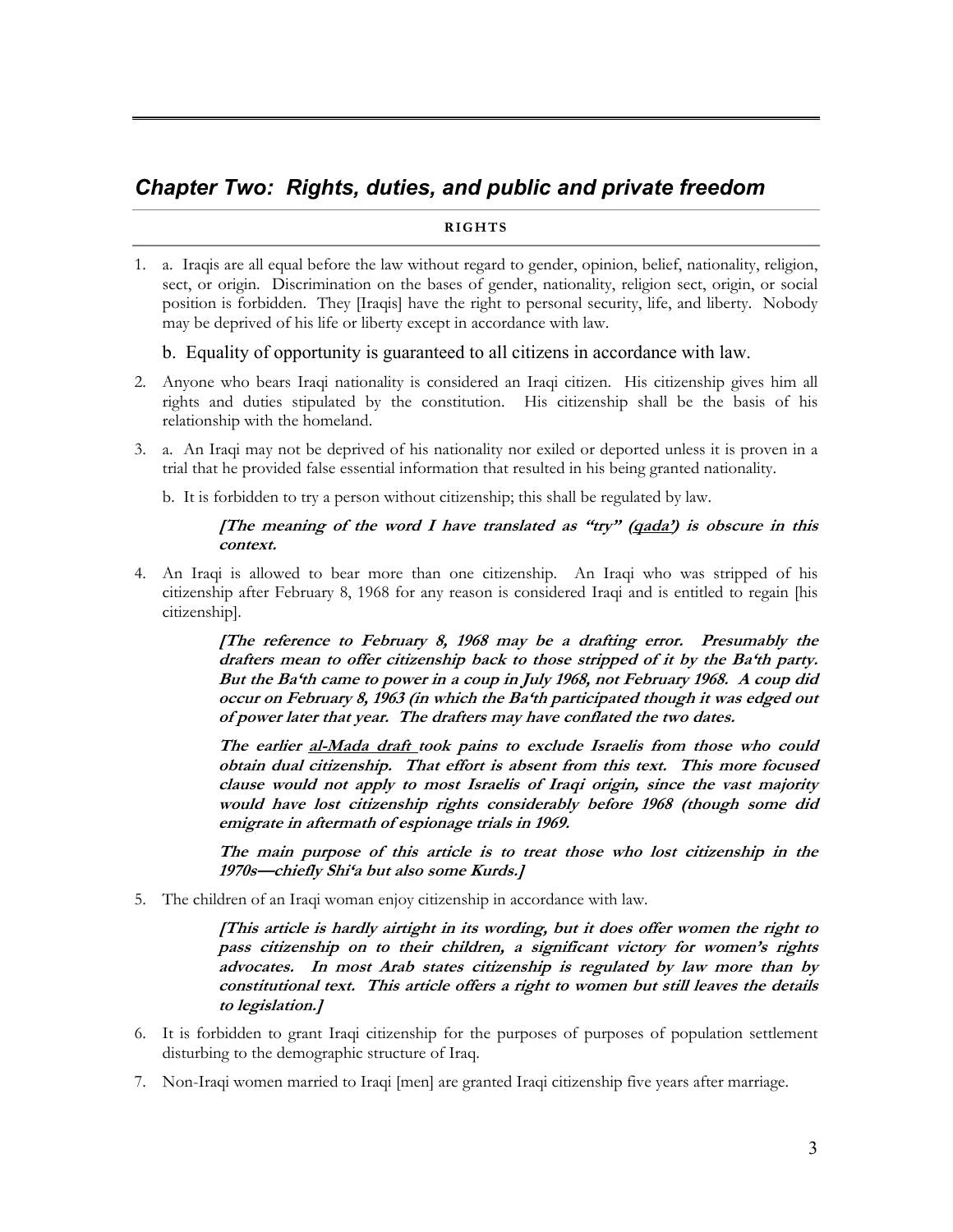# **[Significantly, even though women may pass citizenship on to their children, the constitution does not provide them the right to pass it to their husbands.]**

- 8. The state shall provide for harmonization of the duties of the women towards their family and their work in the society. [It shall also provide for] their equality with men in all fields without disturbing the provisions of the Islamic shari'a.
- 9. Iraqi citizens have the right to enjoy security and free health care. It is the responsibility of the central Iraqi state and the regional, provincial, local, and municipal governments to provide [health care] and to expand [it] in the fields of prevention, treatment, and protection of children, pregnant women, school students, workers, the disable, and the aged.
- 10. a. The Iraqi citizen has a complete and unconditional right to ownership in all parts of Iraq without limitation.

# *[Oddly, this is one of the few rights that is absolute, not depending on implementing legislation.]*

b. Private ownership is protected. Nobody may be prevented from using his property except within the boundaries of law. Nobody may be deprived of something he owns except for purposes of public welfare in cases specified by law and in the manner stipulated therein and with the condition of just and prompt compensation.

c. The dignity of the individual must be honored and protected. All forms of bodily and psychological torture are forbidden. Those harmed have the right to demand compensation for the material and moral harm they suffered in accordance with law

11. a. The state shall take care to strengthen the role of civil society on the basis of legitimate goals and peaceful means, as well as empowering it through cooperation with the institutions of international civil society.

b. It is forbidden to construct civil society organizations whose activities are aggressive, harmful to the interests of the society, secret, military in character, or take the form of militias.

# **[The draft here seems to include a typographical error in one letter causing the word I have translated as "forbidden" to be written as "prepared." The two letters are pronounced the same in some dialects, leading me to suspect that this is simply a transcribing error.]**

c. The state shall take care to revive the tribes, benefiting from those positive values and customs that do not conflict with the principles of the true religion, the law, and noble humanistic values that aim to strengthen the bonds of society, strengthening unity and peace among its members.

12. a. The family is the basis of the society. The state shall preserve its authentic Iraqi nature, based on religious, moral, and national principles and values. It shall provide for the protection of motherhood and childhood, safeguarding infants and youth and providing them the appropriate conditions for the development of their aptitudes and abilities.

b. Parents must care for their children, raising and educating them after choosing their names well.

c. Children must respect and care for their parents especially in poverty, disability, and old age.

d. Children and youth may not be used in vulgar trades or employed in work that is not appropriate for their age. The state shall take measures to guarantee the protection of children.

13. a. No one may be detained, held or searched, except by a decision from a competent judicial agency.

b. The privacy of houses is protected. It is not permitted to enter or search them except in accordance with law.

c. Abusive, harsh, and inhumane treatment is forbidden. Any evidence in a trial from any confession obtained by force, torture, or thereat is not admissible for any reason.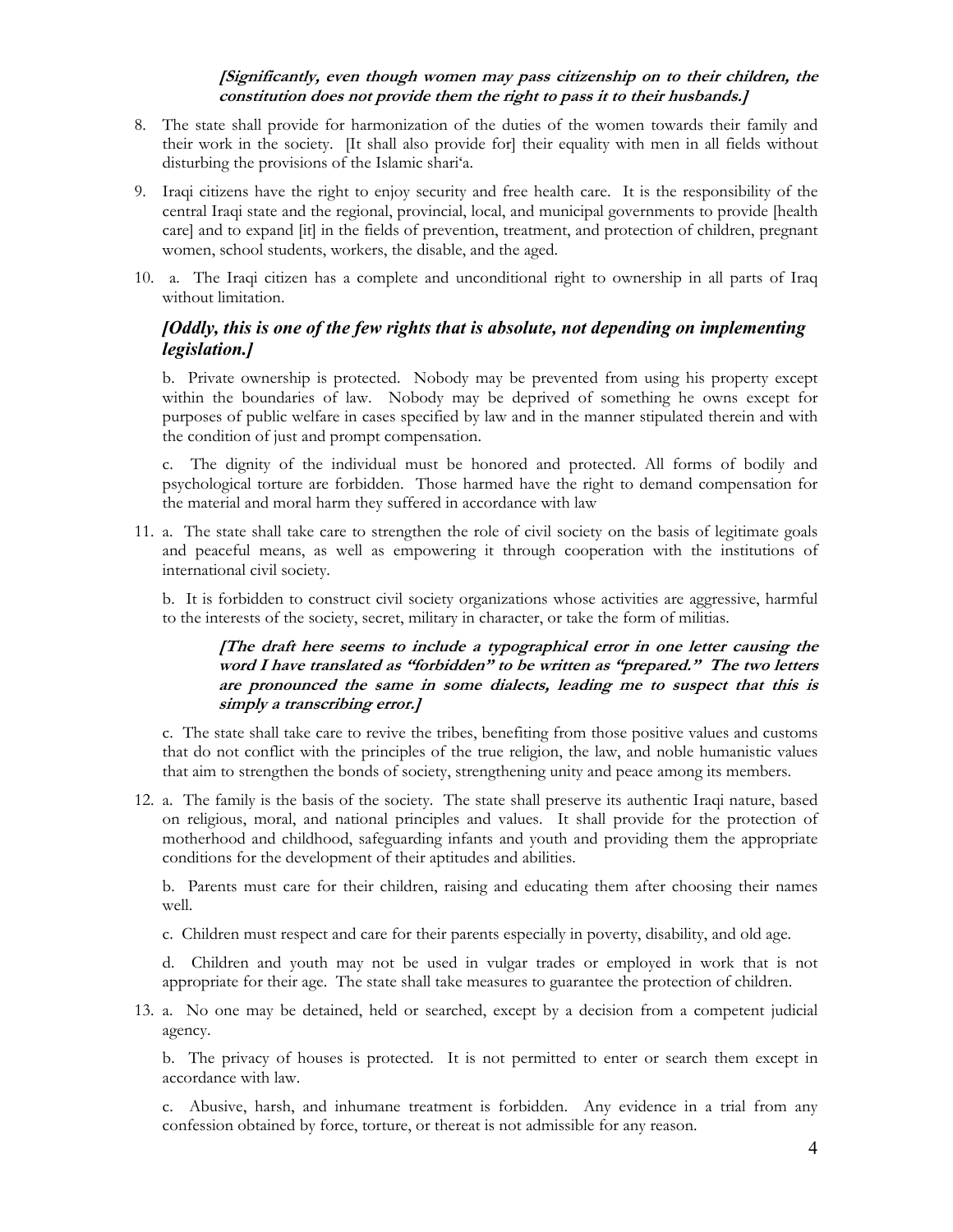d. Initial investigation papers are to be sent to the competent judge within 24 hours of the arrest of an accused.

e. The dignity of the individual must be honored and protected. All forms of bodily and psychological torture are forbidden. Those harmed have the right to demand compensation for the material and moral harm they suffered in accordance with law.

#### **[This last clause duplicates the last clause of article 10, indicating some roughness in the drafting process.]**

14. Personal status shall be included in the law in accordance with the religion and the sect of the person.

> **[This clause has been interpreted to require the repeal of the 1959 personal status law—which legislates a single code for all Iraqis (though it does grant some exemptions for some religious communities). That reading might go too far, but it would certainly require a very significant modification of that law. The significant word here is "sect," a more accurate translation might be "school of jurisprudence." This clause would therefore that laws be written that allow for personal status matters—marriage, divorce, and inheritance—to be determined separately for Sunni and Shi'i Muslims. It would not require a full resuscitation of the pre-1959 system, however.**

> For more details, see my Policy Outlook, "Debating Islam in Post-Ba'thist Iraq"

www.CarnegieEndowment.org/files/PO13.Brown.final.pdf.]

- 15. All individuals have the right to express their opinion and publish it in any manner in accordance with the law, provided it does not disturb the public order of public morals.
- 16. a. The judiciary is independent. There is no power over the judiciary except the law.

b. An accused in innocent until proven guilty in a just and legal trial.

c. Court sessions are public unless the decisions of a court make them secret.

d. The right of defense is sacred in all stages of investigation and trial; it will be organized in accordance with law.

e. It is forbidden to try someone more than one time for the same accusation after his acquittal unless new evidence has appeared.

- f. Punishment is personal. It is forbidden to punish an innocent person for the crime of another.
- g. Criminal laws do not have retroactive effect except by law.

#### **[This essentially allows criminal laws to have retroactive effect as long as the retroactivity is stipulated in the law itself. But see16 (l) below which seems to pull in a different direction. ]**

- h. All individuals have the right to be treated justly in administrative and judicial proceedings.
- i. Court decisions shall be public and speedy. This shall be organized by law.

j. An accused has the right to deputize a lawyer to participate in the preparation of his defense and to call witnesses and to speak with them and request the judge to do so. A person must be informed of his rights upon arrest. It is forbidden to force him to give statements for any reason. It is forbidden to apply a punishment more severe than the punishment in effect at the time of committing the crime.

#### **[In the Arabic text, the first sentence is spliced, with the second part placed at the end of the article. I assume this is a word processing error and I have corrected it in this translation.]**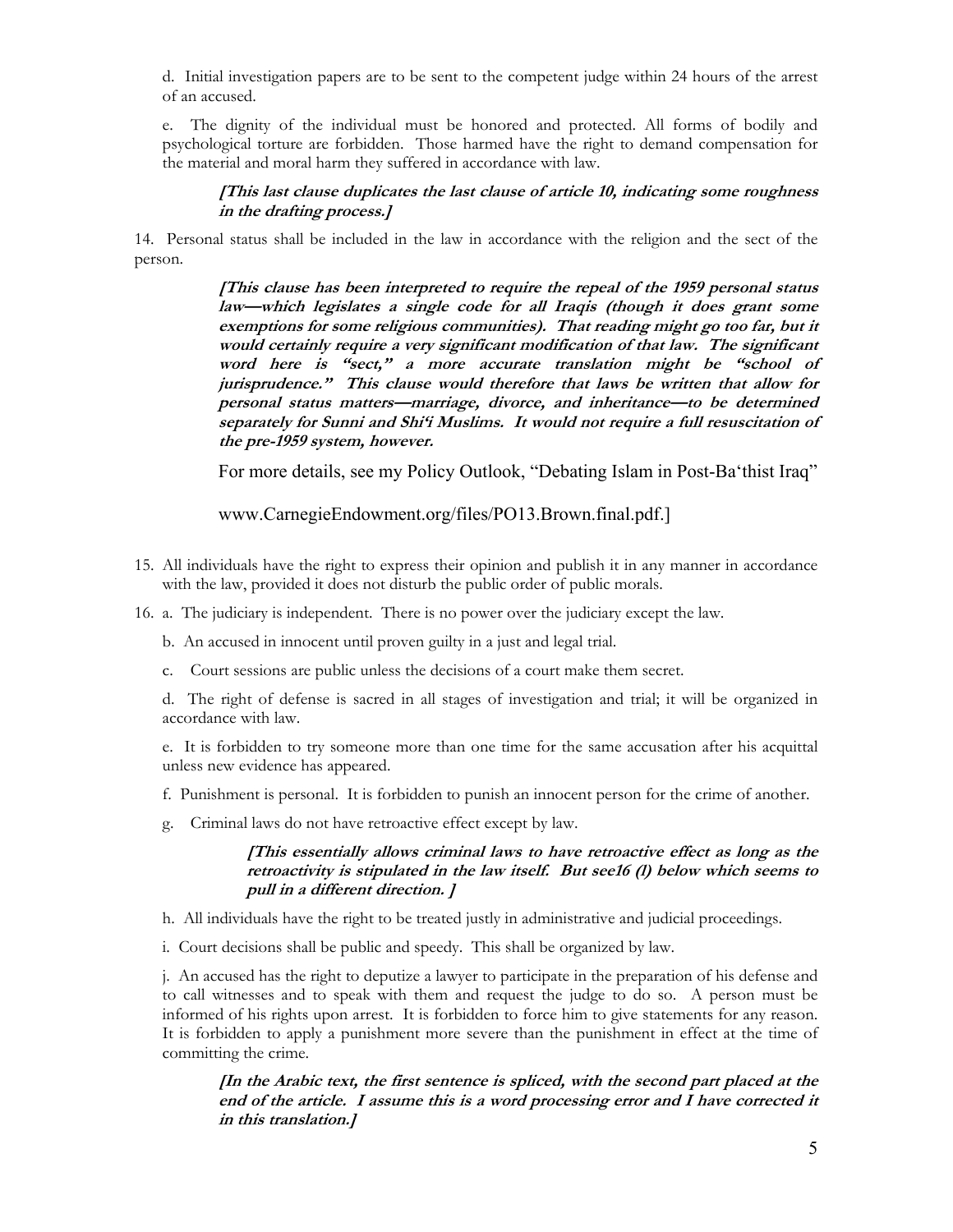k. Criminal courts must deputize a lawyer at state expense for someone who has been accused of a felony and does not have a lawyer.

l. The law that is most favorable to the accused is to be applied. Criminal laws shall have no retroactive effect unless it is in the interested of the accused.

m. It is forbidden to arrest, detain, or hold someone except by a decision issued by a competent judicial authority.

n. Doubt is interpreted in the interest of the accused.

#### **[This seems to duplicate 16(b) above, though the wording is slightly different.]**

o. It is forbidden to arrest or detain in places other than those assigned for that purpose by law. [The place of detention must] include health and social care and be under judicial supervision.

| <b>DUTIES</b> |  |
|---------------|--|
|               |  |

17. a. Paying taxes and fiscal expenses are a duty for each Iraqi citizen, provided that the taxes and fees are not imposed, computed, or collected except by law.

b. The law will organize exemptions for those with low incomes in a way that is guaranteed not to infringe on the minimum necessary for livelihood.

c. Citizens are forbidden to posses, bear, buy, or sell weapons except with a permit issued in accordance with the law.

- 18. Preserving national unity, protecting state secrets, and supporting and defending the constitution are duties of every Iraqi citizen.
- 19. The Iraqi citizen is to defend the homeland and preserve its unity provided that military service is organized by law and voluntary service can be the equivalent of this service.

#### **PUBLIC AND PRIVATE FREEDOMS**

20. a. Freedom of religion, belief, and performance of religious rites are guaranteed in accordance with the law.

b. The state shall provide for the defense of the Iraqi citizen from intellectual, political, and religious compulsion.

**[Elsewhere in this document, I have translated similar phrasing as "Iraqi citizens" rather than the more literal but stilted English phrase "The Iraqi citizen." I have not done so here in order to make clear that the draft bill of rights here places the freedoms on an individual basis, not on a communal basis as is frequently done in other constitutions in the region.]**

c. Postal, electronic, telegraphic, and telephonic messages are protected. Inspecting them and placing them under surveillance is forbidden except for legal necessity and defense of security in accordance with law.

d. Compulsory service (the corvee), slavery, the slave trade, forced labor, or any work that is imposed on the Iraq citizen not in accordance with the provisions of the constitution or the law are forbidden.

21. Freedom of opinion, expression, organization, publishing, printing, the press, media, advertising, meetings, peaceful demonstration, and parties is guaranteed in accordance with the law and insofar as public security and morals are not harmed.

**[The words "organization" and "parties" are written in by hand. Article 26 seems to overlap with Article 21.]**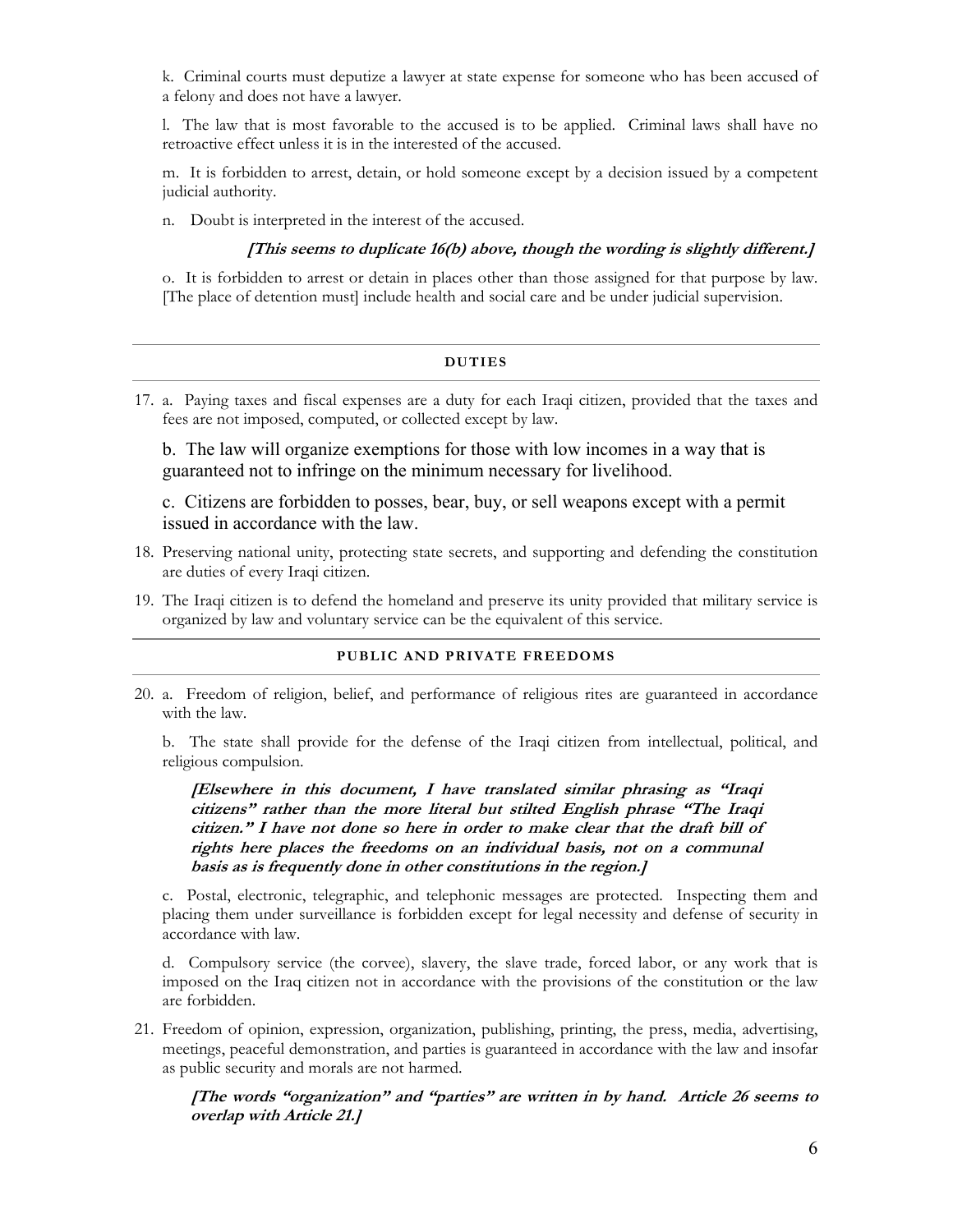22. The idea of the dissolved Ba'th party and all thought based on racism, sectarianism, accusations of apostasy, and terrorism are forbidden and are not permitted to be a part of political pluralism in the state.

**[The term "accusations of apostasy" (takfir) refers to a trend among some radical Sunni groups to declare self-proclaimed Muslims as apostates if they reject certain doctrines. Historically accusations of apostasy are fairly rare in Muslim societies.]**

23. In addition to the rights stipulated in this constitution Iraqi citizens enjoy the rights stipulated in international treaties, agreements, and international legal documents that Iraq has signed or joined or that are considered binding according to the provisions of international law, so long as these do not contradict Islam.

*[The provision on international human rights instruments is very strong. The only qualification has to do with the Islam. Notably, this draft refers simply to "Islam" rather than "Islamic law." Nowhere in this bill of rights is any guidance given for authoritative determination of what constitutes Islam; if such guidance is given (and it may not be) it would have to be in other sections of the constitution.]*

- 24. The state shall provide for the care of relatives of martyrs, prisoners, politicians, and those harmed by the practices of the fallen regime. This shall be organized by law.
- 25. Iraqi citizens have the right to enjoy security, education in all its stages, health care, and social insurance. The Iraqi state and its governmental units including he regions, provinces, municipalities, and local authorities shall ensure these rights within the limits of their resources, taking into consideration that the state shall strive to provide prosperity and employment opportunities for all members of the Iraqi people.
- 26. Freedom of the press, printing, publishing, media, and advertising are guaranteed and the law regulates the exercise of these freedoms.
- 27. There shall be no censorship on newspapers, printing, publishing, media, and advertising except by law.

Below is a translation of the draft published in *al-Mada* on June 30. Please note:

- Where similar phrasing is used in the two drafts I have not made a strong effort to maintain consistency.
- The earlier draft below was even rougher than the later one above. Some infelicities are also due to my limited translation abilities.

# **ARTICLE 1**

1. Anyone who has Iraqi nationality is considered an Iraqi citizen, with all the rights and duties according to law.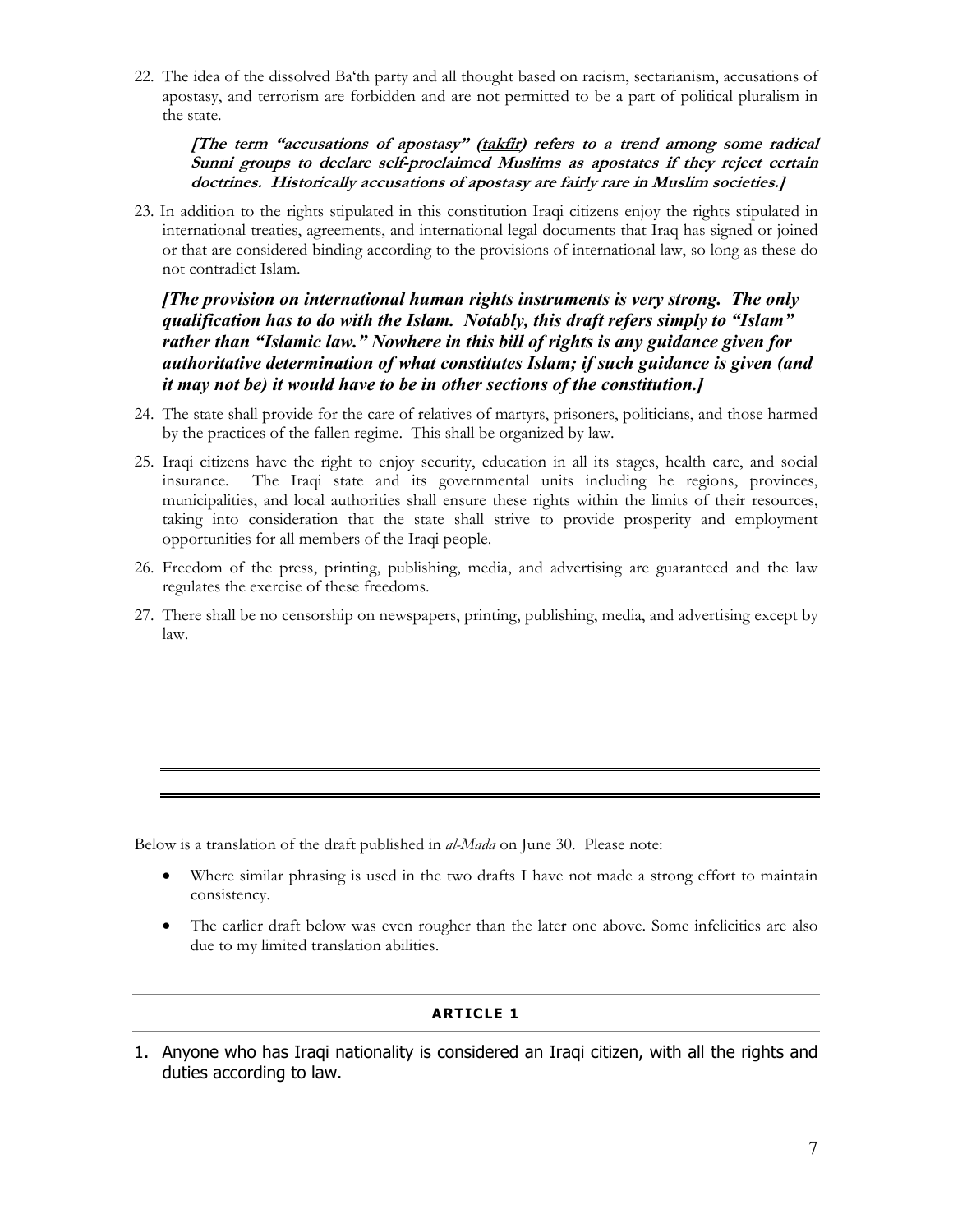- 2. An Iraqi may not be deprived of his nationality nor exiled or deported unless it is proven in a trial that he provided false essential information that resulted in his being granted nationality.
- 3. Any individual with another nationality (except for Israel) may obtain Iraqi nationality after a period of residency inside the borders of Iraq of not less than ten years for an Arab or twenty years for any other nationality, as long as he has good character and behavior, and has no criminal judgment against him from the Iraqi authorities during the time of his residency on the territory of the Iraqi republic.
- 4. An Iraqi may have more than one nationality as long as the nationality is not Israeli.
- 5. An Iraqi who was stripped of his nationality in the period of Saddam's fallen regime for political, religious, racial, or sectarian reasons may reclaim it and be considered Iraqi. [This applies to] all who were stripped of citizenship for the stated reasons.
- 6. The provisions of Iraqi nationality and naturalization will be established by a federal law passed by the National Assembly that operates in accordance with the provisions of this constitution.
- 7. The competent courts will oversee disputes that arise from the special and general provisions related to Iraqi nationality and naturalization.
- 8. Iraqi women have the right to grant Iraqi nationality to their children and likewise to their (non-Iraqi) husbands after five years have passed from the marriage contract provided that the husband is resident in Iraq.
- 9. A woman married to someone with Iraqi nationality or who has been naturalized has the right to earn Iraqi nationality.
- 10. All Iraqis are equal and have the right to acquire or earn Iraqi nationality and to pass it to their spouses and children.

# **ARTICLE 2**

All Iraqis are equal before the law without regard to gender, opinion, belief, nationality, religion, or origin. Discrimination on the basis of gender, nationality, religion, origin, or social standing is forbidden. They have the right to personal security in life and freedom except in accordance with the law. Equality of opportunity is guaranteed to all citizens in accordance with the law.

#### **ARTICLE 3**

All Iraqis are equal before the law and equal in the rights that they enjoy by virtue of citizenship just as they are equal in the duties that are imposed upon them by virtue of citizenship without regard to gender, opinion, belief, nationality, religion, sect, or origin.

## **ARTICLE 4**

Non-Iraqis resident or present in Iraq in a legal way enjoy all the rights which Iraqi citizens enjoy as well as the duties presented by the constitution or laws governing subjects. This will operate in reciprocity with a state that has Iraqis among is subjects.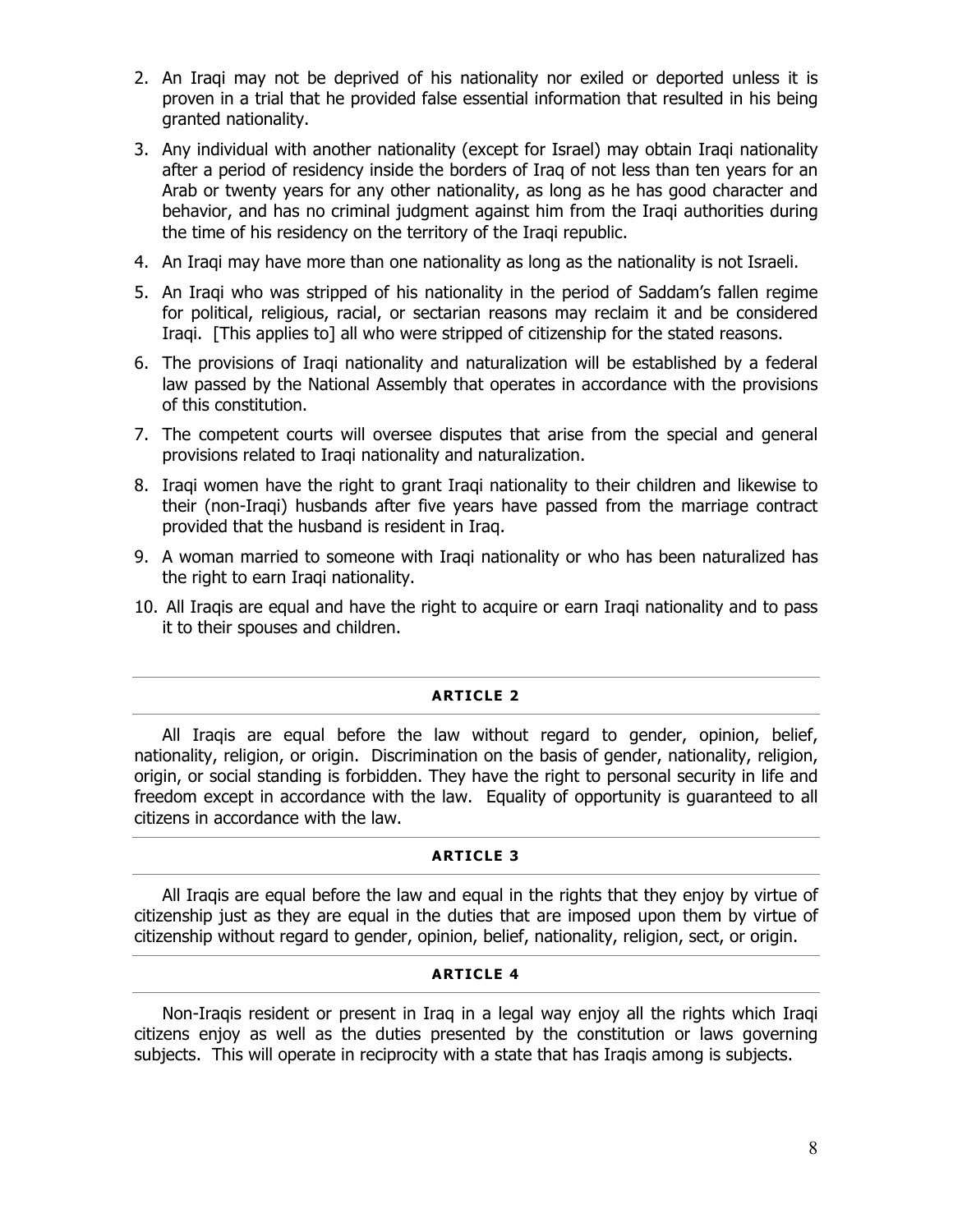#### **ARTICLE 5: THE BASIC ELEMENTS OF THE SOCIETY**

- 1. People are equal in their humanity and human dignity. Their humanity is protected and honored. Social justice is the basis of building the society. The Iraqi people are one people, unified by belief and the unity of the homeland and culture. Anything that exposes this unity to danger is forbidden.
- 2. Justice is the basis of governance. Cooperation and compassion form the bond of trust among citizens. Freedom, equality, security, peacefulness, and social solidarity are guaranteed to all citizens before the law.
- 3. The family is the basic nucleus of the society; it is composed by religion, science, morals, and patriotism. The law protects its rightful, sacred nature and strengthens its bonds and its values. The state must guarantee its defense and support it, protect motherhood and childhood, spread, support, and implant moral values and the culture of tolerance, guard youth and protect it form exploitation and other forms of moral, bodily, and spiritual neglect. The state shall take special concern with the physical, moral, mental, and cultural development of young people. The state shall take responsibility for combating moral and behavioral depravity and encourage people and agencies to spread virtue, providing it help and support.
- 4. The state shall ensure harmony between the duties of woman toward her family and her work in the society and equality with men in the fields of political, social, and economic life without conflicting with or disturbing the provisions of the Islamic shari'a.
- 5. The state shall guarantee for women the appropriate services related to pregnancy, childbirth, and the period after childbirth and provide her free health services as well as adequate nutrition while she is pregnant and nursing.
- 6. The introduction of a system of maternity leave, paid or with equivalent benefits, without a woman losing her position, seniority, or bonuses.
- 7. The state shall guarantee the realization of social and health insurance for the child from his birth until he completes his university studies.
- 8. Issuing of strict binding laws against using children and minors in vulgar trades or those that are dishonorable or unsuitable for children. Issuing of laws requiring education and considering it one of the means of security and protection.
- 9. The state shall guarantee the realization of the social guarantee necessary for citizens in case of old age, disease, inability to work, or if they are homeless, orphans, widowed, or unemployed. It shall provide them social insurance services and health care and protect them from the talons of ignorance, fear, and want, providing them with housing, and special programs to train them and care for them. A law shall be issued regarding this.
- 10. The state shall support, in accordance with law, the families of martyrs, guaranteeing the legitimate rights taken by the fallen regime.
- 11. The state shall support the victims of the regime and terrorism and their families and protect their rights in accordance with law.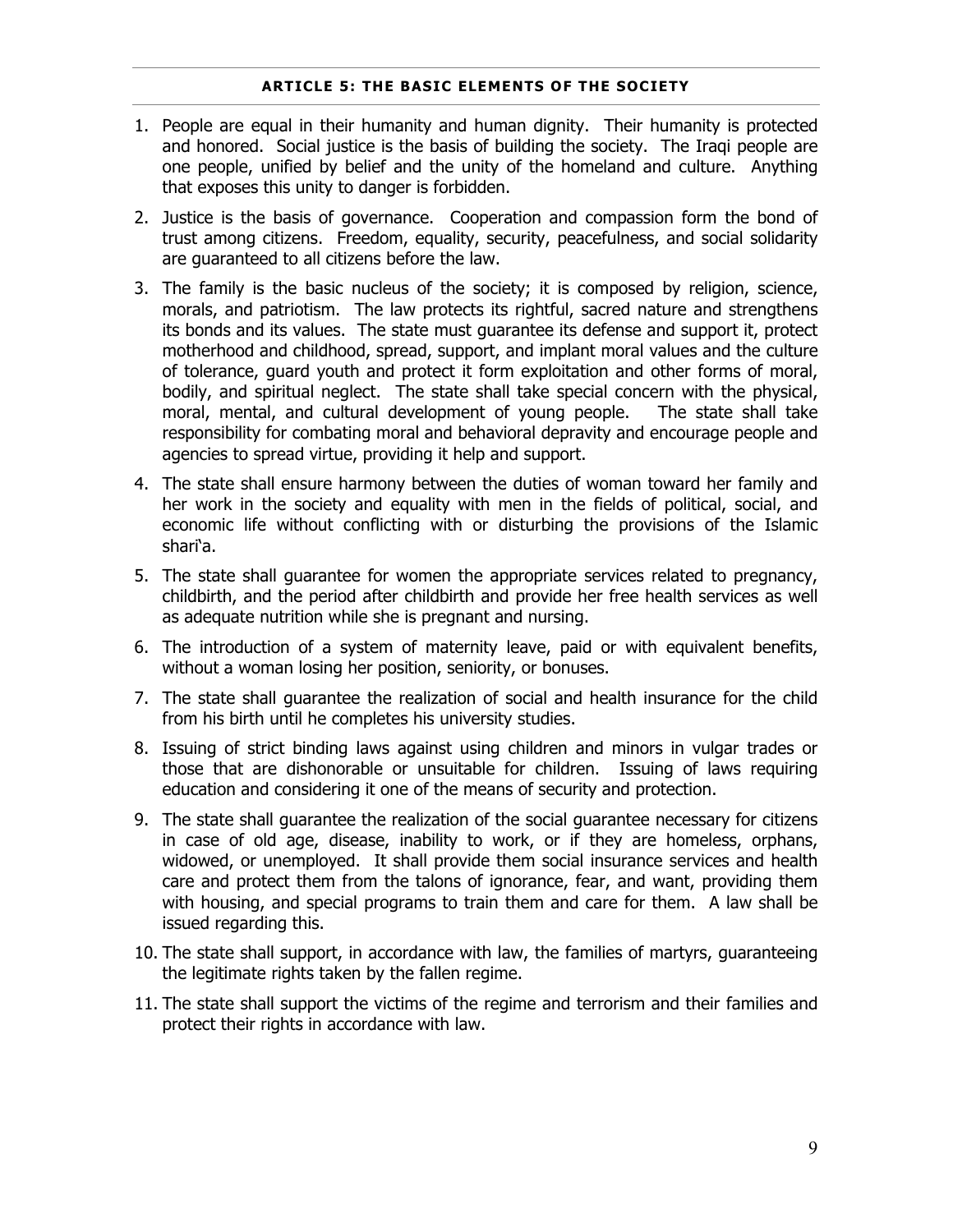#### **ARTICLE 6**

- 1. The state shall guard science, literature, and the arts and encourage scientific research. It shall provide educational and cultural services to citizens. Primary education shall be mandatory. The state and regional governments shall combat illiteracy and provide their citizens with the right of free education at the various stages
- 2. The freedom of culture and scientific research are guaranteed and the state and regional governments shall encourage, reward, and foster excellence, creativity, and invention and the various forms of talent.
- 3. Freedom of opinion, expression, publishing, printing, the press, advertising, media, meeting, peaceful demonstration, founding political parties, unions, and associations are guaranteed in accordance with the law. No one may be arrested or have his freedom restricted because of his belief, political thoughts, or religious convictions. The idea of the Ba'th party is absolutely forbidden and it is not permitted to be a part of political pluralism.
- 4. There is no censorship on newspapers, printing, publishing, advertising, or media except by law.
- 5. The secrecy of postal, electronic, telegraphic, and telephonic messages is guaranteed. It is not permitted to inspect them except for legal necessity and protection of security in accordance with law.

# **ARTICLE 7**

Iraqi citizens have the right to enjoy security and free health care. The Iraqi federal government and regional governments must provide it and expand the fields of prevention, treatment, and medication by the construction of various hospitals and health institutions.

# **ARTICLE 8**

Iraqis have the complete and unconditional right of ownership in all areas of Iraq without limitation.

# **ARTICLE 9**

Citizens may not be forbidden from traveling outside the country or returning to it, nor may they be limited in their movement inside the country except in cases defined by law.

# **ARTICLE 10**

- 1. The Iraqi citizen has the right to freedom of thought, conscience, religious creed and religious rites.
- 2. The Iraqi citizen enjoys the right of protection against intellectual, political, sectarian, religious, and national coercion so long as [this protection] is by law.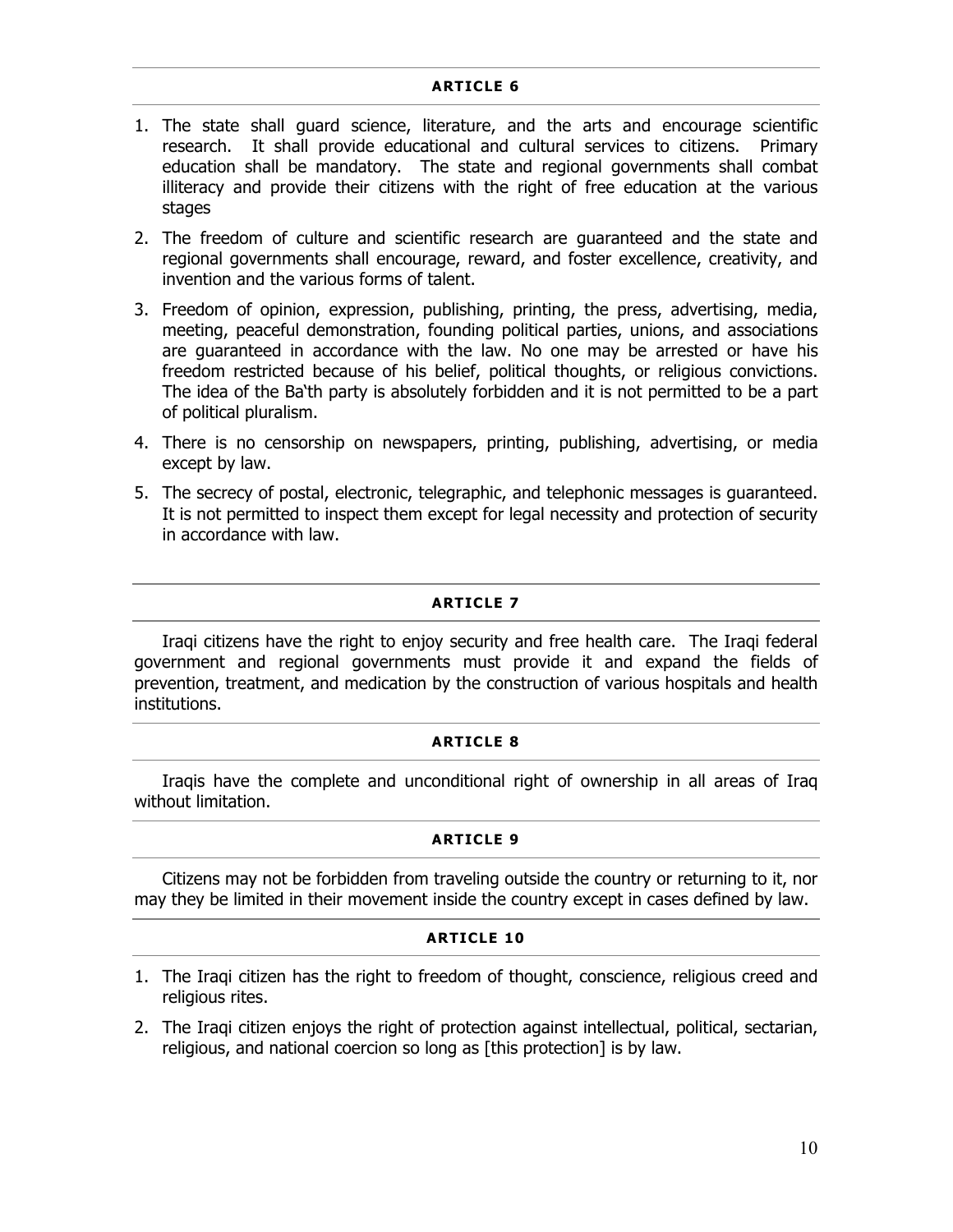# **ARTICLE 11**

The right of political asylum is guaranteed to all oppressed. It is forbidden to surrender a political refugee. It is forbidden to grant right of refuge (humanitarian or political) to someone accused of international crimes.

#### **ARTICLE 12**

- 1. Work is a right for every Iraqi citizen and a duty for him. The state and the governments of the regions shall strive to provide work opportunities for every ablebodied citizen.
- 2. The state is responsible to support the provision of work opportunities for all qualified and pay monthly salaries for all unemployed for any reason until opportunities are provided in the case of disability, handicap, or illness until the malady ceases.
- 3. The state provides for improving working conditions and raising the standard of living and expertise of all working citizens.
- 4. No one may be required to undertake a specific task unless that task has a public benefit in accordance with law or in the case of staving off a sudden public danger.
- 5. Compulsory service (the corvee), slavery, the slave trade, forced labor, or any work that is imposed on the Iraq citizen not in accordance with the provisions of the constitution or the law are forbidden.
- 6. Citizens are equal in assuming public positions in accordance with the conditions established by law.

# **ARTICLE 13**

- 1. Public and private freedoms are protected provided they do not conflict with moral values and public decency.
- 2. Citizens' private lives are protected. Citizens may enjoy it in compliance with moral values and decency. No citizen has the right to deviancy in the use of his right or to exercise any of his rights…

# **ARTICLE 14**

Iraqi citizens enjoy the freedom to belong to associations and the right to development the institutions of civil society even by cooperation with international civil society organizations. The federal, regional, provincial, and municipal governments and local authorities may not prevent this right so long as it is exercised in accordance with law.

# **ARTICLE 15**

- 1. Personal freedom is guaranteed in accordance with law.
- 2. Nobody may be arrested, detained, held, searched, placed under house arrest, or have his freedom of residence or movement restricted except in accordance with law and under judicial supervision.
- 3. Nobody shall be exposed to physical or moral torture, entrapment, or treatment offensive to dignity. The law shall specify the punishment for those who act in this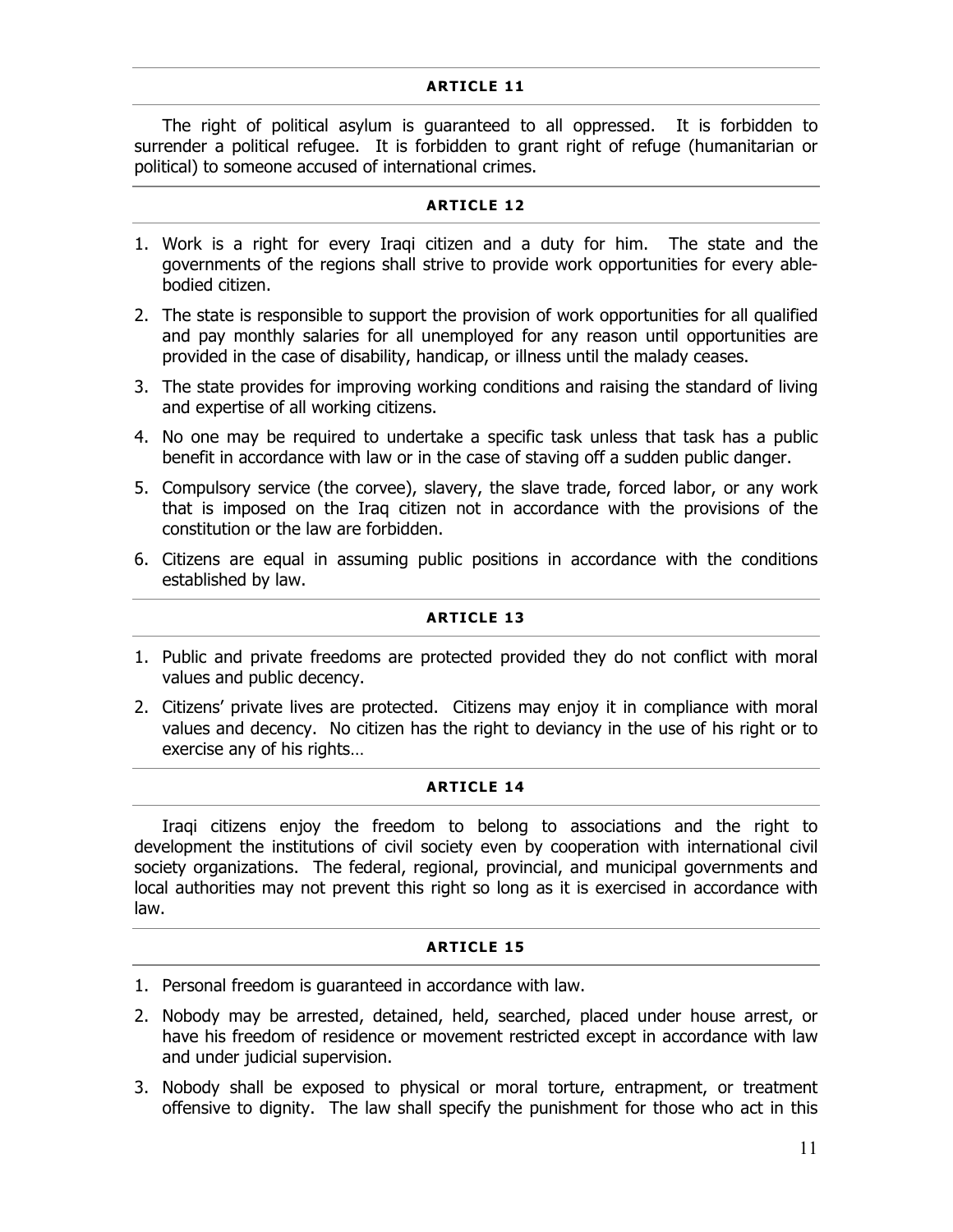manner. Any statement or confession proven to be issued under pressure of torture, entrapment, such treatment, or threat of any of them is invalid.

- 4. A person may not be detained or held except in a place designated for that purpose in the laws for prisons. [The place of detention must] include health and social care and be under judicial supervision.
- 5. Punishment is personal and there is no crime or punishment except in accordance with law. Punishment may only occur for deeds committed after the law stipulating it becomes operative.
- 6. An accused is innocent until proven guilty in a court of law that grants him the necessary guarantees to engage in the right of defense in all phases of investigation and trial in accordance with law.
- 7. It is forbidden to injure an accused physically or morally.
- 8. Anyone accused of a felony must have an attorney he has accepted defending him.
- 9. The right of litigation is guaranteed in accordance with law.
- 10. The freedom of houses is guaranteed and they may not be entered or searched except according to law.

# **ARTICLE 16**

- 1. There is no tax or fee except by law. The basis for taxes and public expenditures is social justice.
- 2. The law shall organize exempting those with low incomes form taxes in such a way as not to infringe on the minimum needed for subsistence.

# **ARTICLE 17**

- 1. Public funds are sacrosanct and their protection is a duty for every citizen.
- 2. All natural resources and the [resulting] revenues are owned by the people. The state shall preserve them and invest them well.
- 3. The state shall strive to provide housing for those citizens with limited incomes either by constructing free and appropriate houses or housing blocs or by giving them grants and loans to build their private housing, granting priorities and in accordance with need.
- 4. The state shall take the necessary measures to realize the exploitation of land suitable for agriculture, stop desertification, and work to raise the level of he peasant and help farmers and their land ownership in accordance with law.
- 5. The state shall take the necessary measures to preserve the environment and protect it from pollution and to preserve the environmental order, considering it among its priorities. It shall issue strict laws and impose financial penalties on those who violate.

# **ARTICLE 18**

1. The basis of the national economy is social justice. It is composed of cooperating between public and private activity. Its goal is economic growth in accordance with a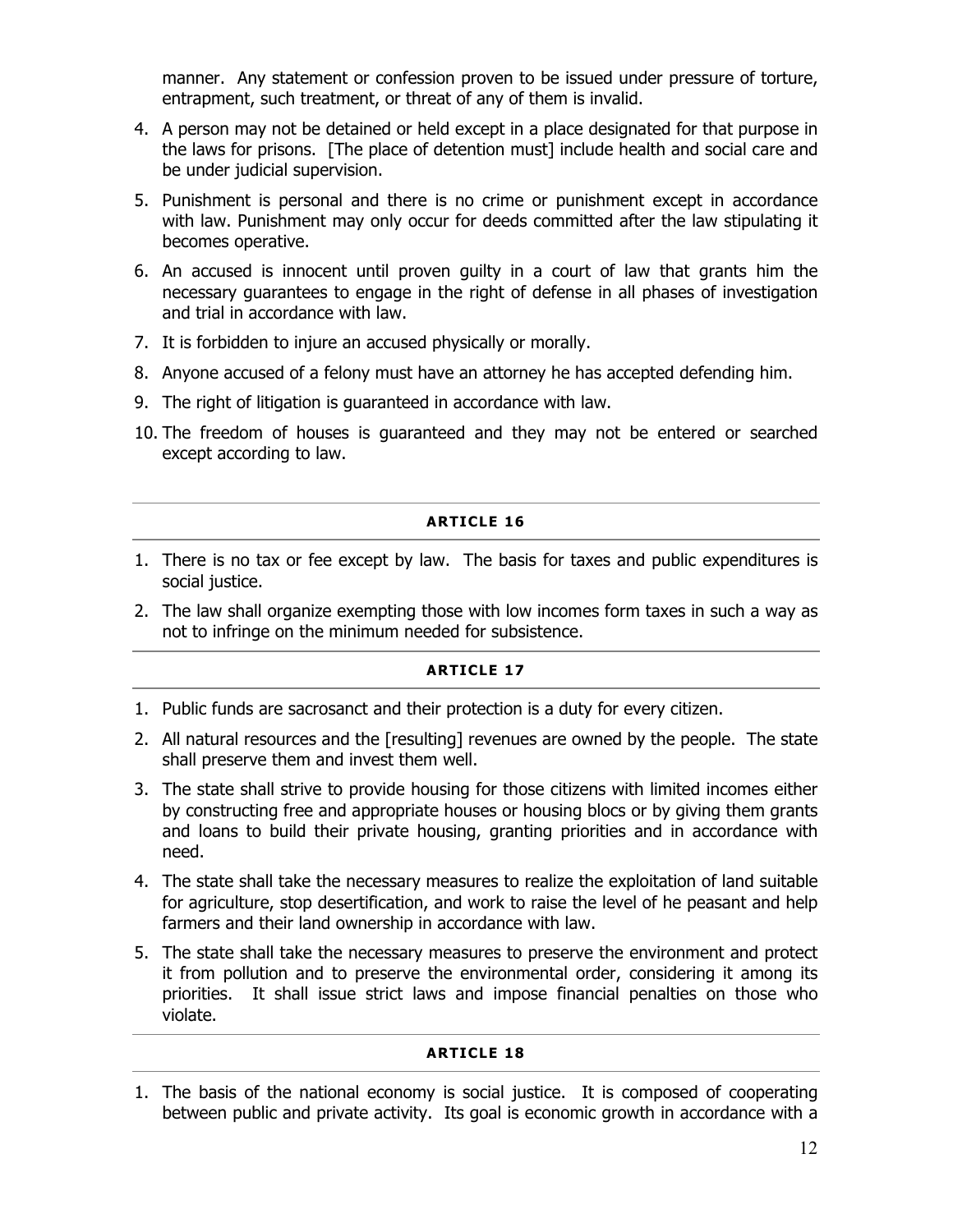decreed plan and the realization of prosperity for citizens. This shall all occur with the boundaries of the law.

- 2. The state shall bear the responsibility for growth, developing production and services, building a solid infrastructure for the economy of the country, and providing services.
- 3. The competent authorities shall strive to encourage tourism and develop tourist institutions.
- 4. The state shall take the necessary measures to preserve Iraqi heritage and archeological sites. It shall issue strict laws for whoever abuses our civilizational heritage.

# **ARTICLE 19: TRIBES ARTICLE 20**

- 1. Any Iraqi who meets the conditions stipulated by the elections law may nominate himself and vote.
- 2. It is forbidden to discriminate against any Iraq for electoral purposes on the basis of gender, sect, race, nationality, language, wealth, or ability to read and write.
- 3. Preserving the proportion of 25% as the share of representation for women in the seats of the parliament (the seats of the National Assembly), decision-making positions, and ministries for two stages. Then the proportion shall become open and according to ability.

# **ARTICLE 21**

The constitution guarantees compensation for any Iraqi citizen if any official in the Iraqi government harms him by depriving the citizen of the rights, which the constitution guarantees. This shall be in front of the law and in front of the competent bodies (that is, it will be the judiciary as the place of recourse for defending rights in this chapter. The court shall decide the penalty or compensation or both when it determines the extent of responsibility of the competent government authorities or direct personal responsibility or both.)

# **ARTICLE 22**

In addition to the rights stipulated in this constitution Iraqi citizens enjoy the rights stipulated in international treaties, agreements, and international legal documents that Iraq has signed or joined or that are considered binding according to the provisions of internal law, so long as these do not contradict the provisions of the Islamic shari'a. Non-Iraqis inside Iraq enjoy all human rights as long as they observe Iraqi society's moral values, public manners, and the like.

# **ARTICLE 23: DUTIES**

- 1. Iraqi citizens are responsible for defending the homeland and preserving its unity.
- 2. Paying taxes and fiscal fees are a duty for all Iraqi citizens, it being provided that there are no taxes, levies, duties, and fees imposed except by law.